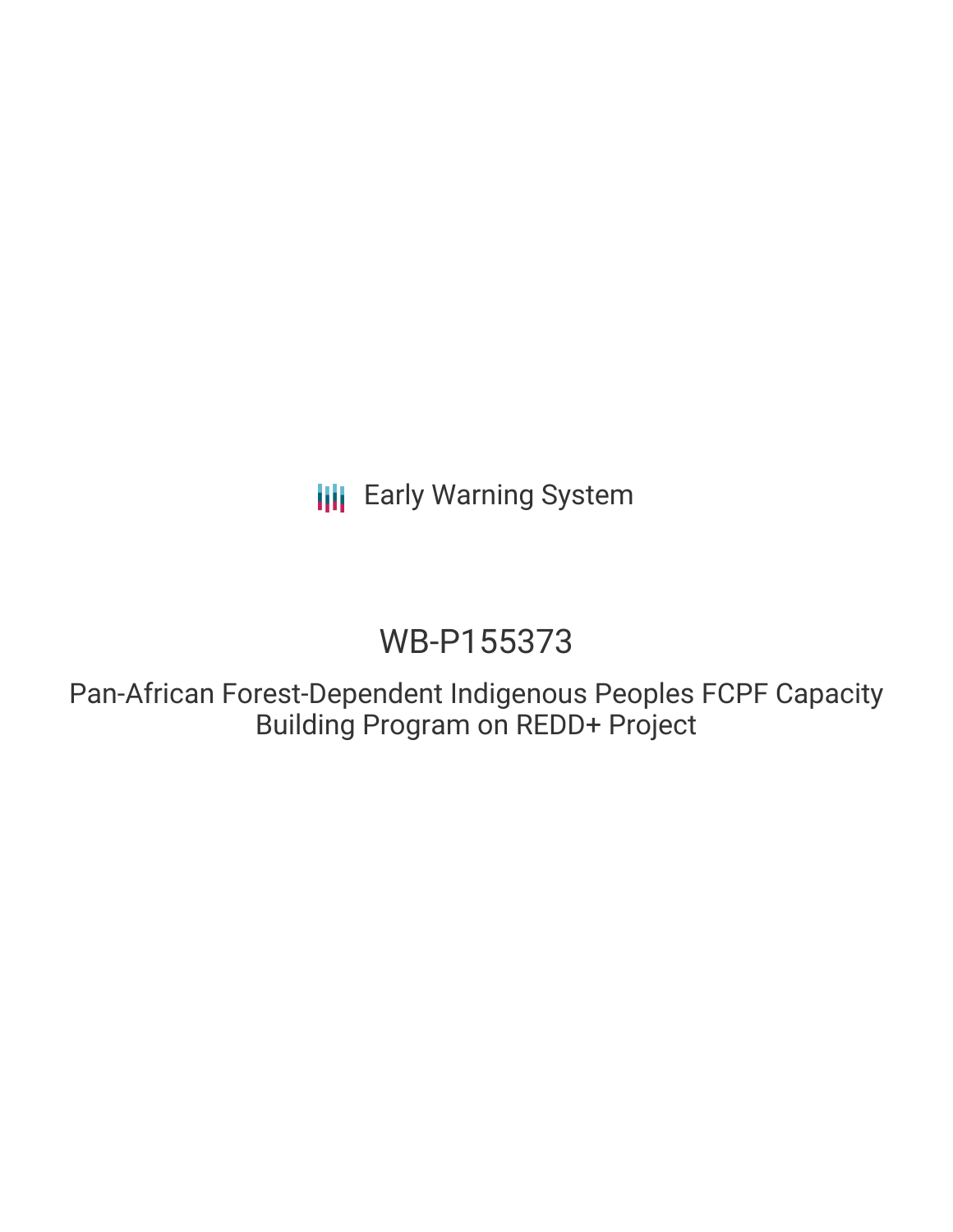

#### Early Warning System Pan-African Forest-Dependent Indigenous Peoples FCPF Capacity Building Program on REDD+ WB-P155373

#### **Quick Facts**

**Droject** 

| <b>Financial Institutions</b> | World Bank (WB)                                                    |
|-------------------------------|--------------------------------------------------------------------|
| <b>Status</b>                 | Active                                                             |
| <b>Bank Risk Rating</b>       |                                                                    |
| <b>Voting Date</b>            | 2016-03-23                                                         |
| <b>Borrower</b>               | Mainyoito Pastoralists Integrated Development Organization (MPIDO) |
| <b>Sectors</b>                | Agriculture and Forestry                                           |
| <b>Project Cost (USD)</b>     | \$0.77 million                                                     |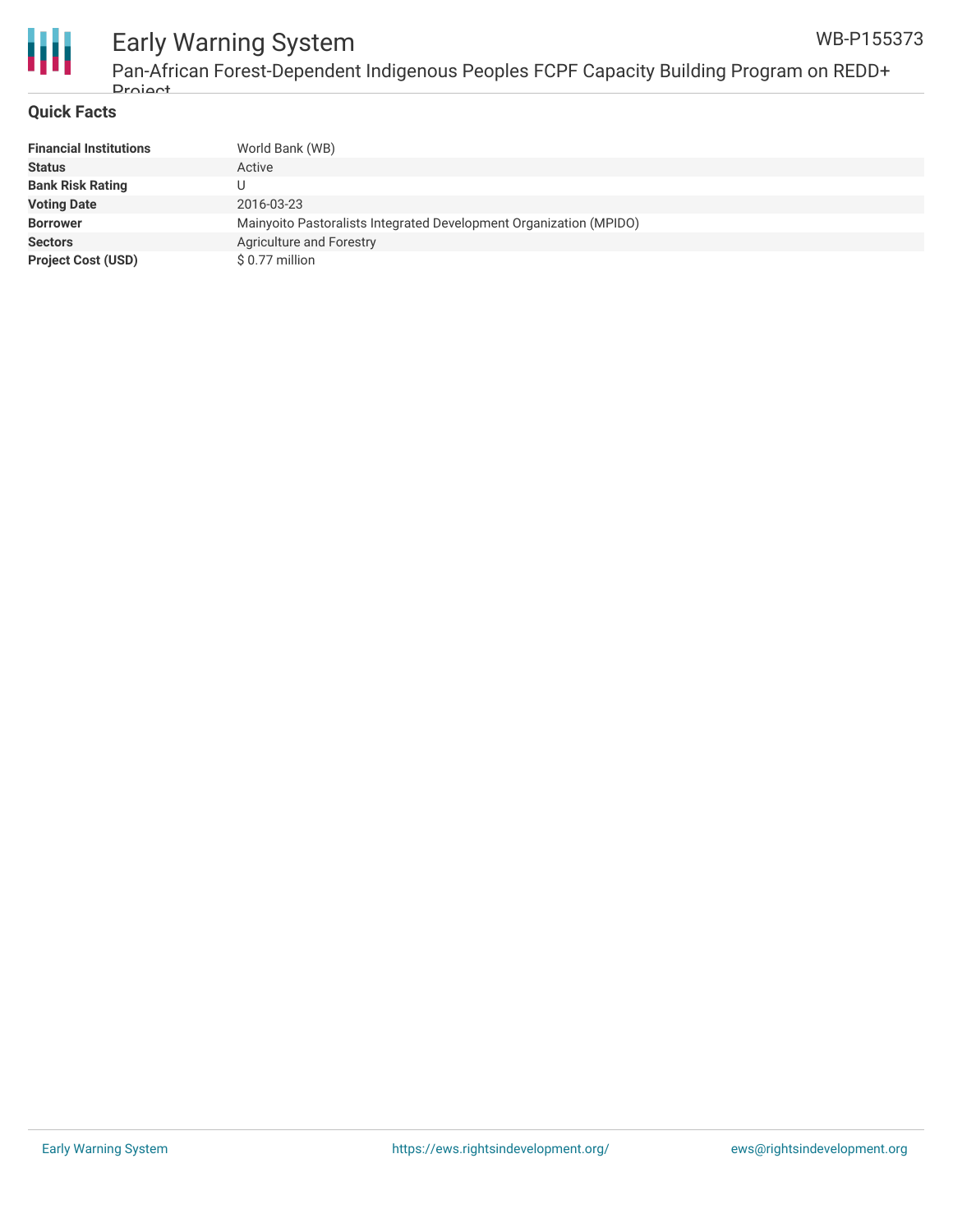

.

#### **Project Description**

The Project Development Objective (PDO) is to strengthen: (i) the knowledge of targeted forest-dependent indigenous peoples of REDD+ Readiness at the national level and (ii) knowledge exchange at the regional level.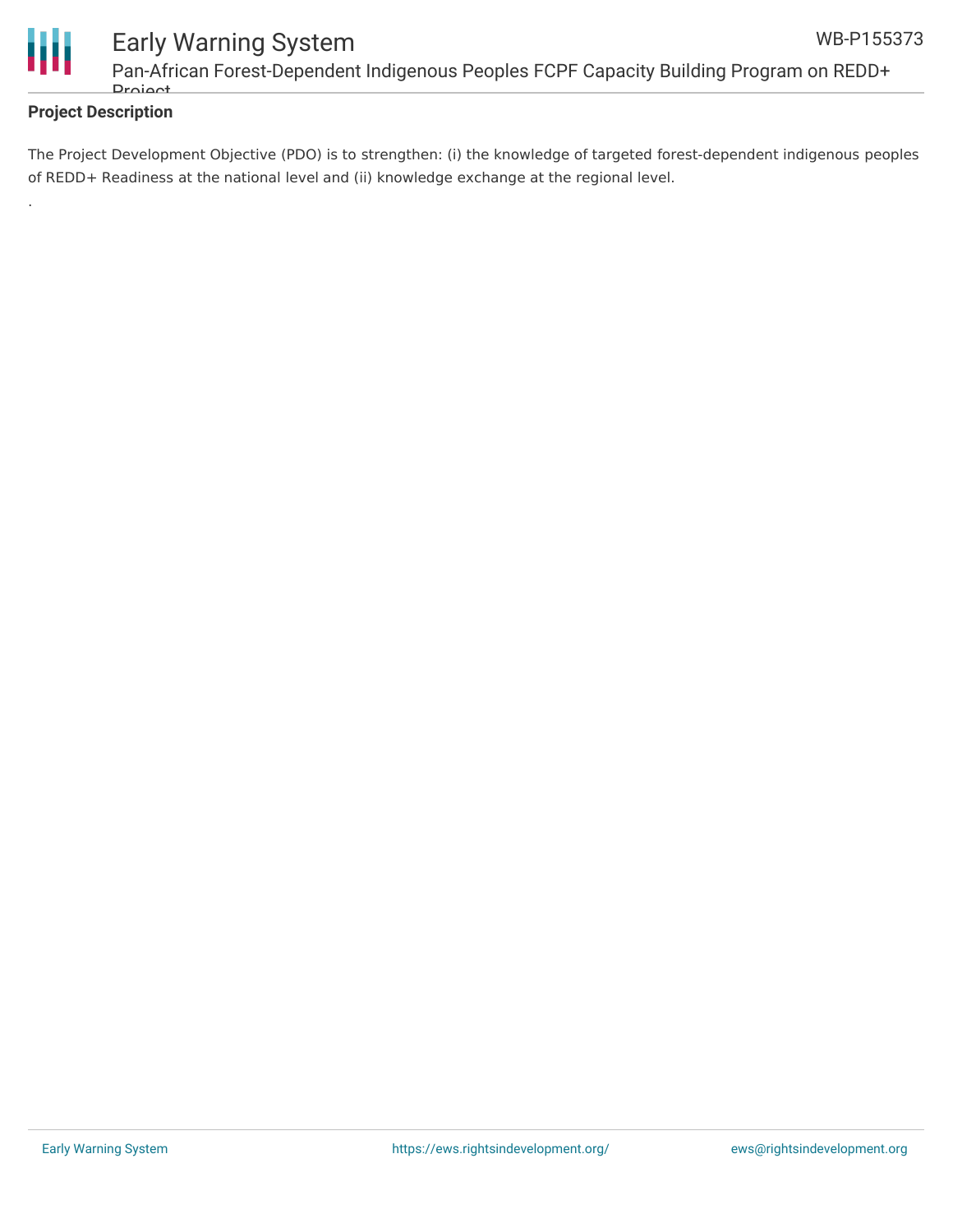

## Early Warning System

Pan-African Forest-Dependent Indigenous Peoples FCPF Capacity Building Program on REDD+ **Droject** 

#### **Investment Description**

World Bank (WB)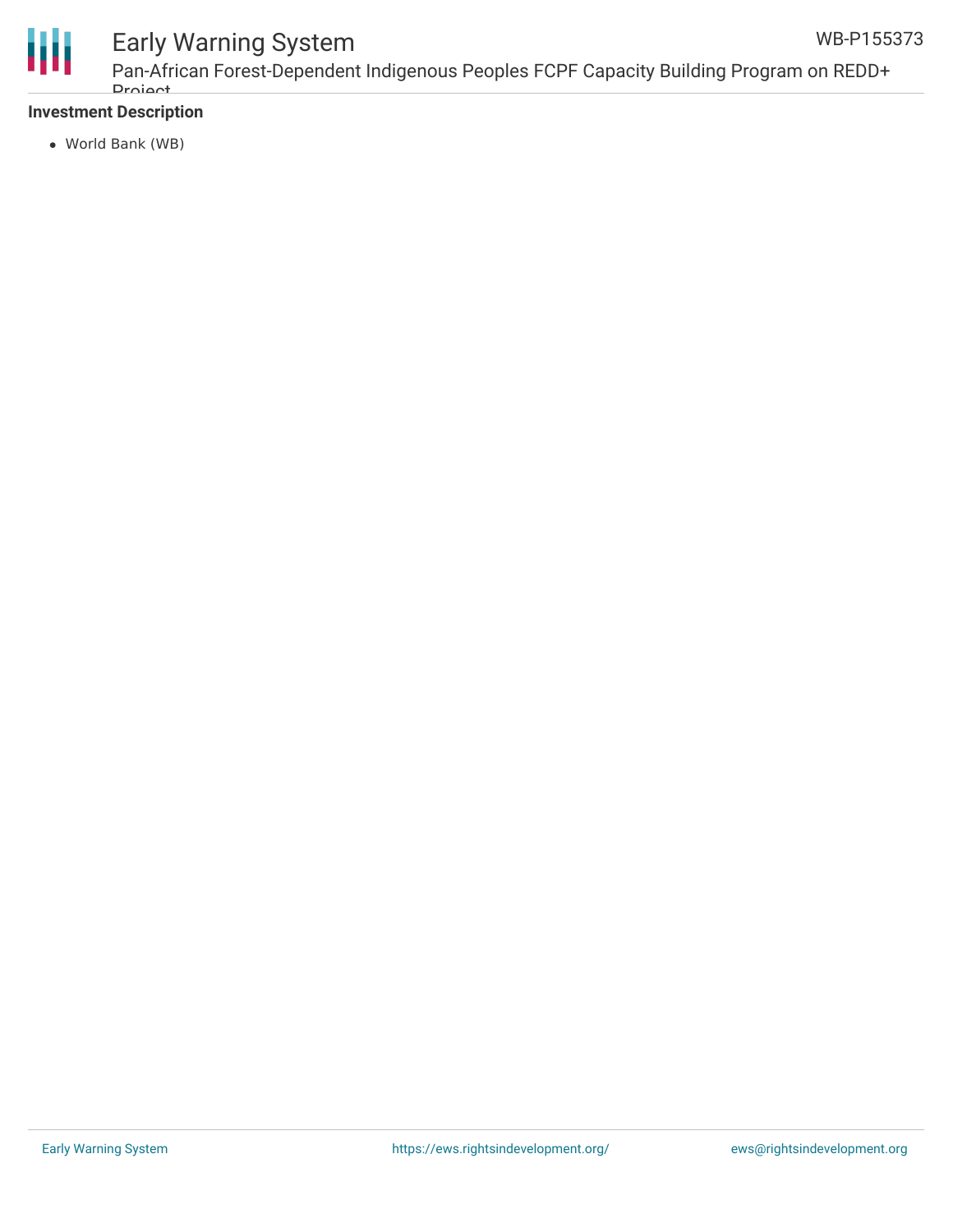

#### **Contact Information**

Mainyoito Pastoralists Integrated Development Organization (MPIDO) Contact: Mr. Joseph Ole Simel Title: Executive Director Telephone No.: +254723561012 Email: mpido@mpido.org

#### ACCOUNTABILITY MECHANISM OF WORLD BANK

The World Bank Inspection Panel is the independent complaint mechanism and fact-finding body for people who believe they are likely to be, or have been, adversely affected by a World Bank-financed project. If you submit a complaint to the Inspection Panel, they may investigate to assess whether the World Bank is following its own policies and procedures for preventing harm to people or the environment. You can contact the Inspection Panel or submit a complaint by emailing ipanel@worldbank.org. You can learn more about the Inspection Panel and how to file a complaint at: http://ewebapps.worldbank.org/apps/ip/Pages/Home.aspx.